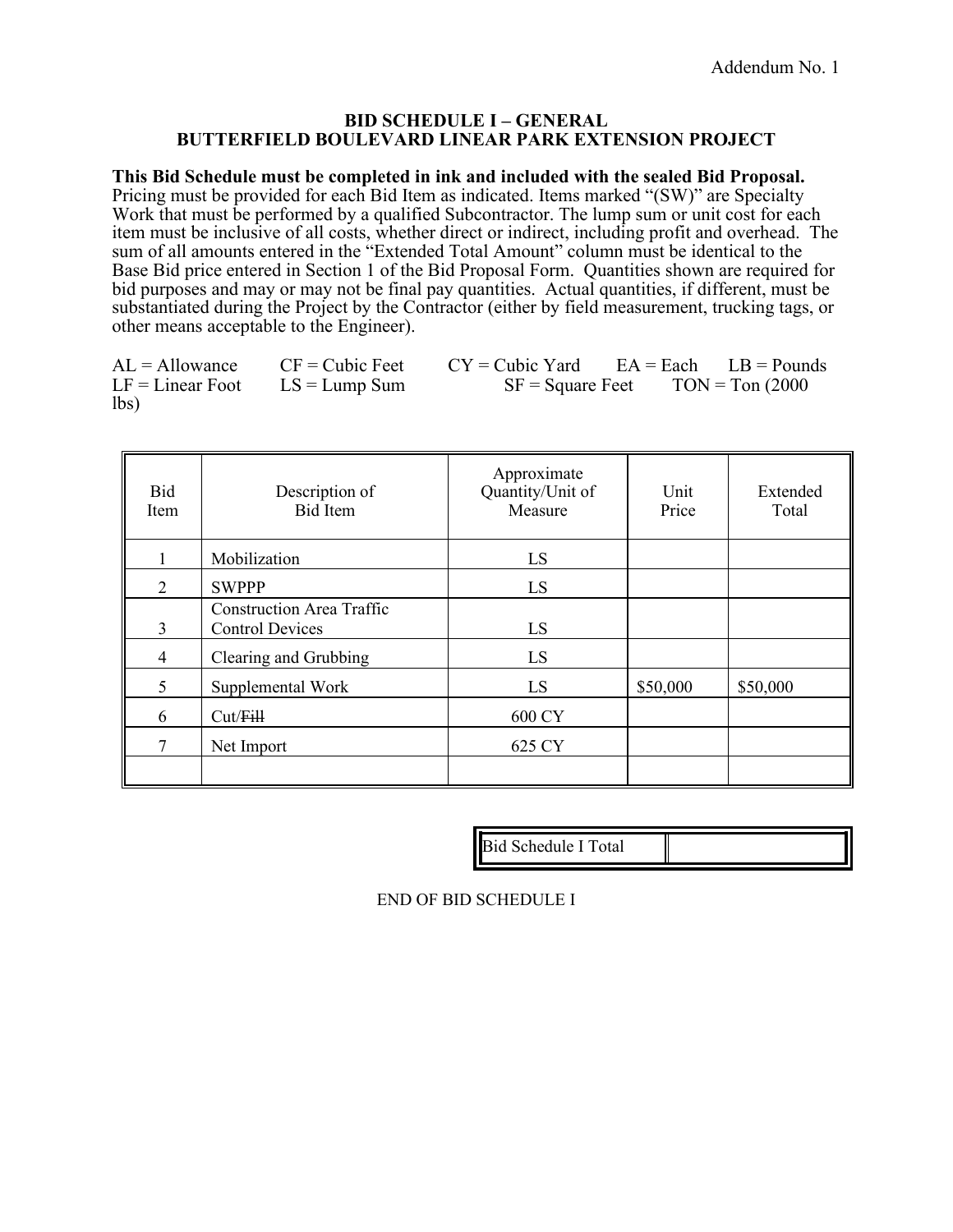#### **BID SCHEDULE II – CONCRETE, ASPHALT PAVING, & DRAINAGE BUTTERFIELD BOULEVARD LINEAR PARK EXTENSION PROJECT**

**This Bid Schedule must be completed in ink and included with the sealed Bid Proposal.**  Pricing must be provided for each Bid Item as indicated. Items marked "(SW)" are Specialty Work that must be performed by a qualified Subcontractor. The lump sum or unit cost for each item must be inclusive of all costs, whether direct or indirect, including profit and overhead. The sum of all amounts entered in the "Extended Total Amount" column must be identical to the Base Bid price entered in Section 1 of the Bid Proposal Form. Quantities shown are required for bid purposes and may or may not be final pay quantities. Actual quantities, if different, must be substantiated during the Project by the Contractor (either by field measurement, trucking tags, or other means acceptable to the Engineer).

| <b>Bid</b><br>Item | Description of<br><b>Bid Item</b>                                                       | Approximate<br>Quantity/Unit of<br>Measure | Unit<br>Price | Extended<br>Total |
|--------------------|-----------------------------------------------------------------------------------------|--------------------------------------------|---------------|-------------------|
| $\mathbf{1}$       | <b>Concrete Sidewalk and Flatwork</b>                                                   | 6500 SF                                    |               |                   |
| $\overline{2}$     | <b>City Standard ADA Access</b><br>Ramps                                                | 3 EA                                       |               |                   |
| $\overline{3}$     | Curb and Gutter (1' Pan)                                                                | 80 LF                                      |               |                   |
| $\overline{4}$     | Curb and Gutter (2' Pan)                                                                | 3500 LF                                    |               |                   |
| 5                  | Asphalt Concrete (Trail)                                                                | 650 Ton                                    |               |                   |
| 6                  | Asphalt Concrete (Maintenance<br>Road)                                                  | 245 Ton                                    |               |                   |
| $\overline{7}$     | Relocate Drain Inlet                                                                    | 5 EA                                       |               |                   |
| 8                  | Remove Drain Inlet and Install<br>offset Curb Inlet over existing<br><b>Box Culvert</b> | 2EA                                        |               |                   |
| 9                  | 1"x4" Header Board                                                                      | 17,200 LF                                  |               |                   |
| 10                 | Asphalt Concrete (Sidewalk)                                                             | 65 Ton                                     |               |                   |
| 11                 | Asphalt Concrete (Roadway)                                                              | 15 Ton                                     |               |                   |
| 12                 | Class II Aggregate Base (Trail)                                                         | 430 CY                                     |               |                   |
| 13                 | Class II Aggregate Base (Trail<br>Shoulder)                                             | 220 CY                                     |               |                   |
| 14                 | Class II Aggregate Base<br>(Asphalt Concrete Sidewalk)                                  | 45 CY                                      |               |                   |

AL = Allowance CF = Cubic Feet CY = Cubic Yard EA = Each LB = Pounds  $LF = Linear Foot LS = Lump Sum$   $SF = Square \text{ feet} \text{ } TON = Ton \text{ } (2000 \text{ } lbs)$ 

END OF BID SCHEDULE II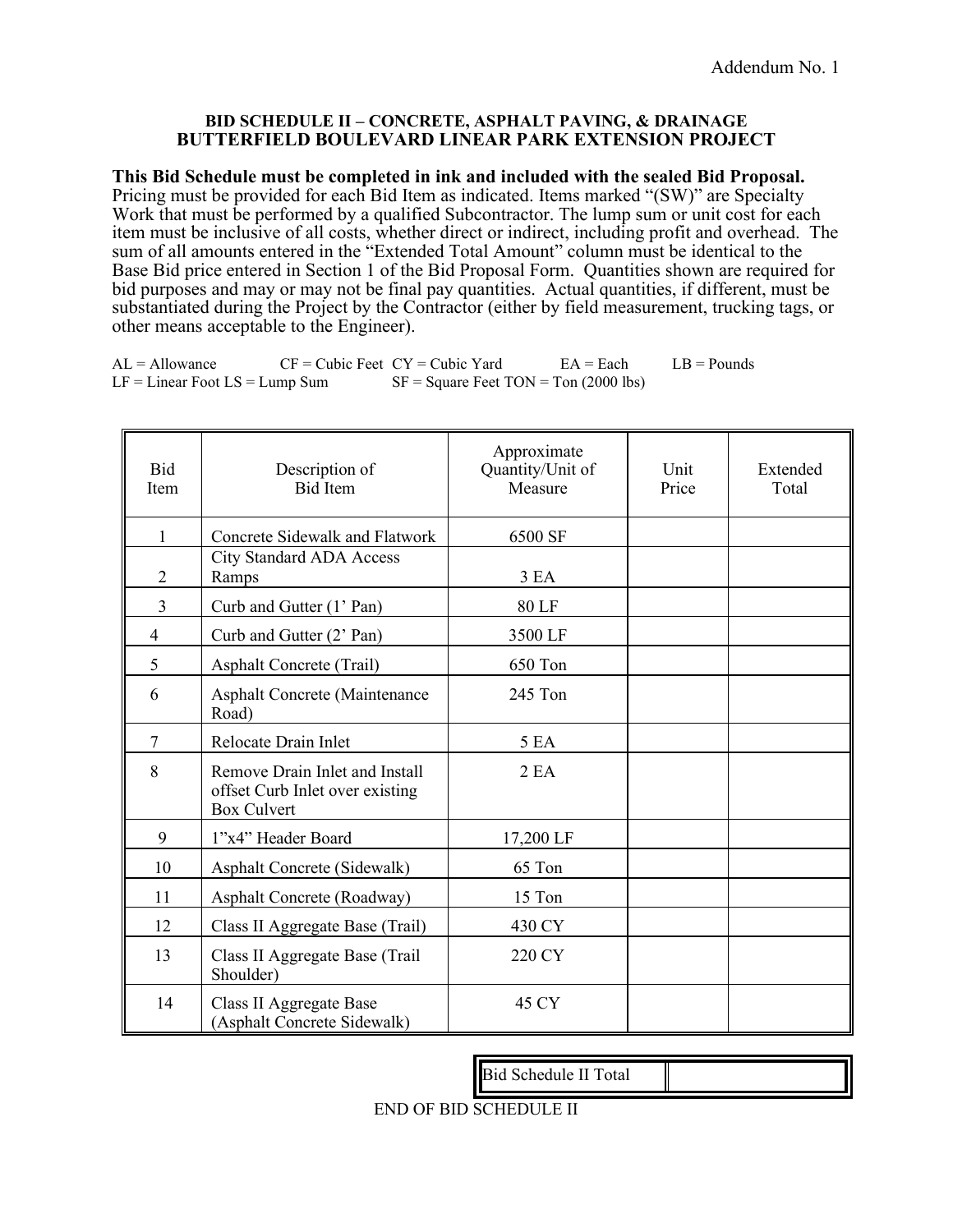# **11.50 Earthwork**

Earthwork shall conform to the Provisions in Section 19, "Earthwork," of the Caltrans Standard Specifications and these Special Provisions.

Surplus excavated material shall become the property of the Contractor and shall be disposed of in conformance with the Provisions in Section 7-1.13, "Disposal of Material Outside the Highway Right of Way," of the Caltrans Standard Specifications.

Where a portion of the existing surfacing is to be removed, the project area to be removed shall be cut on a neat line with a power-driven saw to a minimum depth of 0.17-foot before removing the surfacing.

# **\* The existing Section along Butterfield Boulevard is approximately 5.5" Asphalt Concrete over 10" Class II Aggregate Base, Contractor to confirm existing street section prior to performing any subgrade preparation. \***

Full compensation for cutting the existing surfacing shall be considered as included in the contract price under Earthwork and no additional compensation will be allowed therefore.

# **SUBGRADE PREPARATION**

All subgrade soil in areas to receive engineered fill, roadway sections and street improvements should be scarified to a minimum depth of 8 inches, moisture conditioned and compacted to the recommendations given under "Engineered Fill Placement and Compaction." Prepared soil subgrade should be non-yielding when proof-rolled by a fully loaded water truck or equipment of similar weight.

Subgrade preparation should extend a minimum of 3 feet beyond the outermost limits of the proposed construction. After the subgrade has been properly prepared, the areas may be raised to design grades by placement of engineered fill.

Soil with moisture content above optimum value should be anticipated during and shortly after rainy seasons. Where unstable, wet or soft soil is encountered, the soil will require processing before compaction can be achieved. When the construction schedule does not allow for airdrying, other means such as lime treatment of the soil or excavation and replacement with suitable material may be considered. Geotextile fabrics may also be used to help stabilize the subgrade. The method used should be based on the actual site conditions.

# **MATERIALS FOR ENGINEERED FILL**

In general, on-site soils with an organic content of less than 3 percent by weight, free of any hazardous or deleterious materials, and meeting the gradation requirements below may be used as general engineered fill to achieve project grades, except when special material (aggregate base) is required.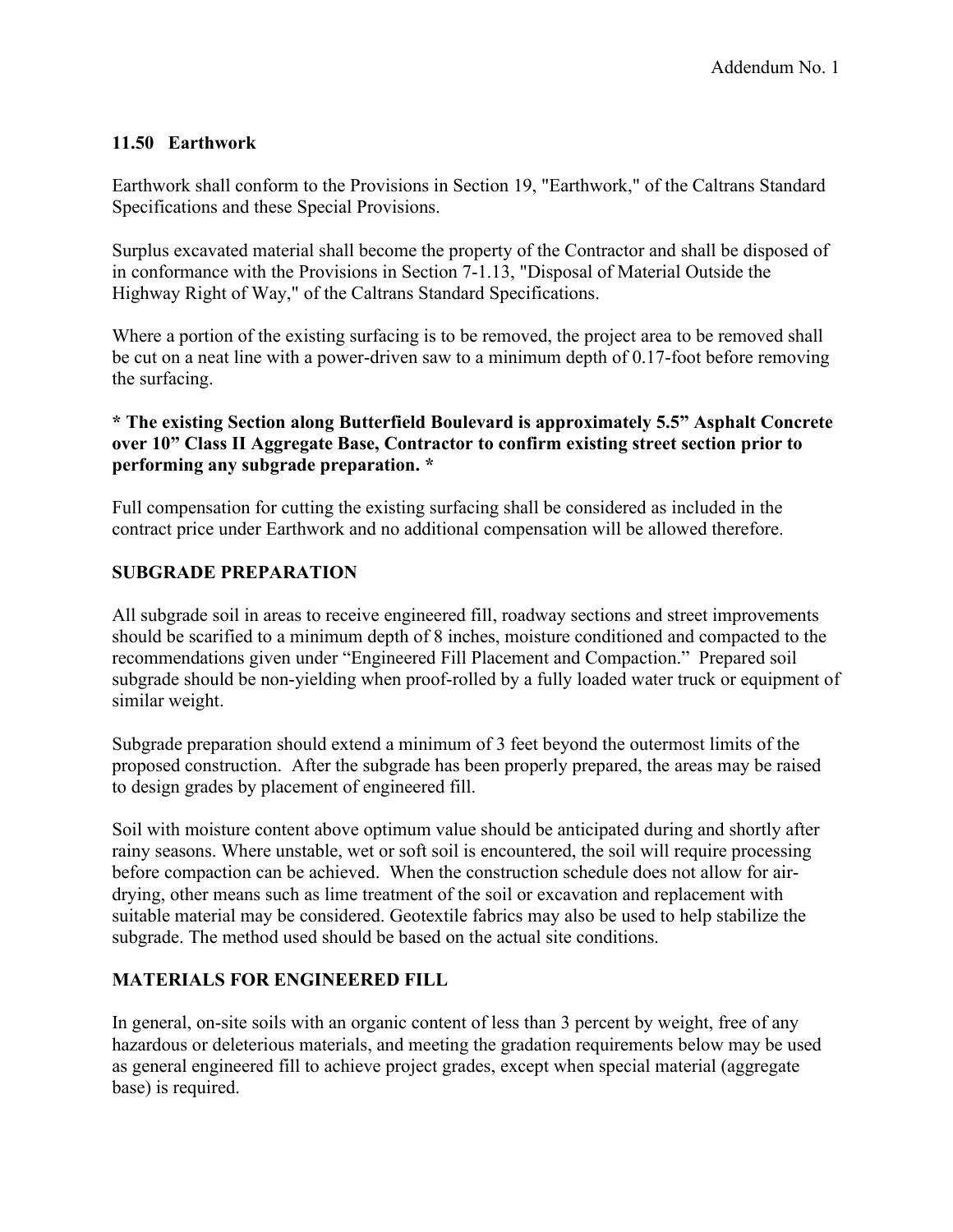In general, engineered fill material should not contain rocks or lumps larger than 3 inches in greatest dimension, should not contain more than 15 percent of the material larger than 1½ inches, and should contain at least 20 percent passing the No. 200 sieve. In addition to these requirements, import fill should have a low expansion potential as indicated by a Plasticity Index of 15 or less, or an Expansion Index of less than 20. **\*\* Additionally, prior to any materials imported to the project site, Contractor shall test materials using the San Francisco Bay Regional Water Quality Control Board (SFB-RWQCB) Environmental Screening Levels (ESLs) criteria and provide the City with a certified report \*\***

## **ENGINEERED FILL PLACEMENT AND COMPACTION**

Engineered fill should be placed on properly prepared soil subgrade. Engineered fill should be placed in horizontal lifts each not exceeding 8 inches in thickness and mechanically compacted to the recommendations below at the recommended moisture content. Relative compaction or compaction is defined as the in-place dry density of the compacted soil divided by the laboratory maximum dry density as determined by ASTM Test Method D1557, latest edition, expressed as a percentage. Moisture conditioning of soils should consist of adding water to the soils if they are too dry and allowing the soils to dry if they are too wet. Below is the recommended relative compaction.

Engineered fills consisting of expansive soils, including the on-site fat clay, should be compacted to between 87 and 92 percent relative compaction at moisture content between about 3 and 5 percent above the laboratory optimum value. In pavement areas, the upper 12 inches of subgrade soil should be compacted to a minimum of 95 percent relative compaction with moisture content between 2 and 5 percent above the optimum value.

Engineered fill consisting of soils of low expansion potential, including imported and "nonexpansive" fill, should be compacted to a minimum of 90 percent relative compaction at moisture content between about 1 and 3 percent above the laboratory optimum value. In pavement areas, the upper 12 inches of subgrade soil should be compacted to a minimum of 95 percent relative compaction with moisture content between 1 and 3 percent above the optimum value.

Where fill is placed in new City street areas, a minimum of 24 inches below finished grade should be compacted to the recommendations above.

Fills placed on existing slope with an inclination of 5:1 (horizontal to vertical) or steeper should be keyed and benched into the existing slope. Toe keys should extend a minimum of 2 feet into competent material and have a width of 6 feet or 1 ½ times the width of the compaction equipment, whichever provides a wider excavation. Toe keys should slope towards their backs with a slope of at least 2 percent. Benches should be created by cutting a minimum of 6 feet into the existing slopes as the new fill is being placed. Vertical spacing of benches should not more than about 6 feet. Materials excavated from the benches can be mixed with the slope fill and the fill should be compacted to the requirements in this section.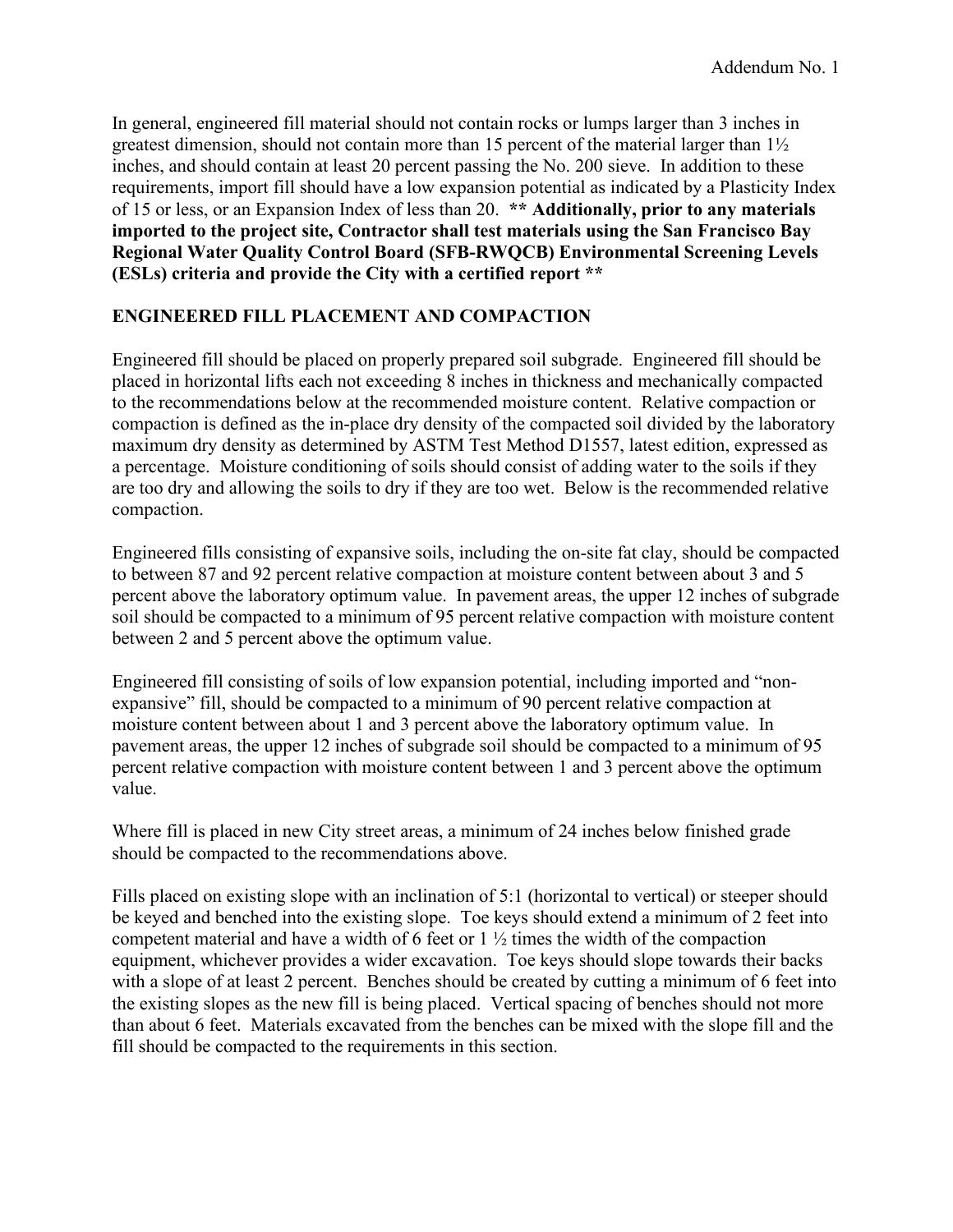**Measurement and Payment:** Full compensation for "Earthwork" shall be considered as included in the contract prices paid for in the contract prices per cubic yard paid for "Cut/Fill" and for "Net Import" and no additional compensation will be allowed therefore.

The contract price paid per cubic yard for "Cut/Fill" in **Bid Schedule I under Bid Item 6**, shall include full compensation for furnishing all labor, materials, tools, equipment, and incidentals and for doing all the work involved in excavation and placement of embankment for roadway construction, including removal of pavement and base materials, complete in place, as shown on the plans, and as specified in the Caltrans Standard Specifications and these Special Provisions.

The contract price paid per cubic yard for "Net Import" in **Bid Schedule I under Bid Item 7**, shall include full compensation for furnishing all labor, materials, tools, equipment, and incidentals and for doing all the work involved in removing and disposing of excess dirt outside the project limits, as shown on the plans, and as specified in the Caltrans Standard Specifications and these Special Provisions.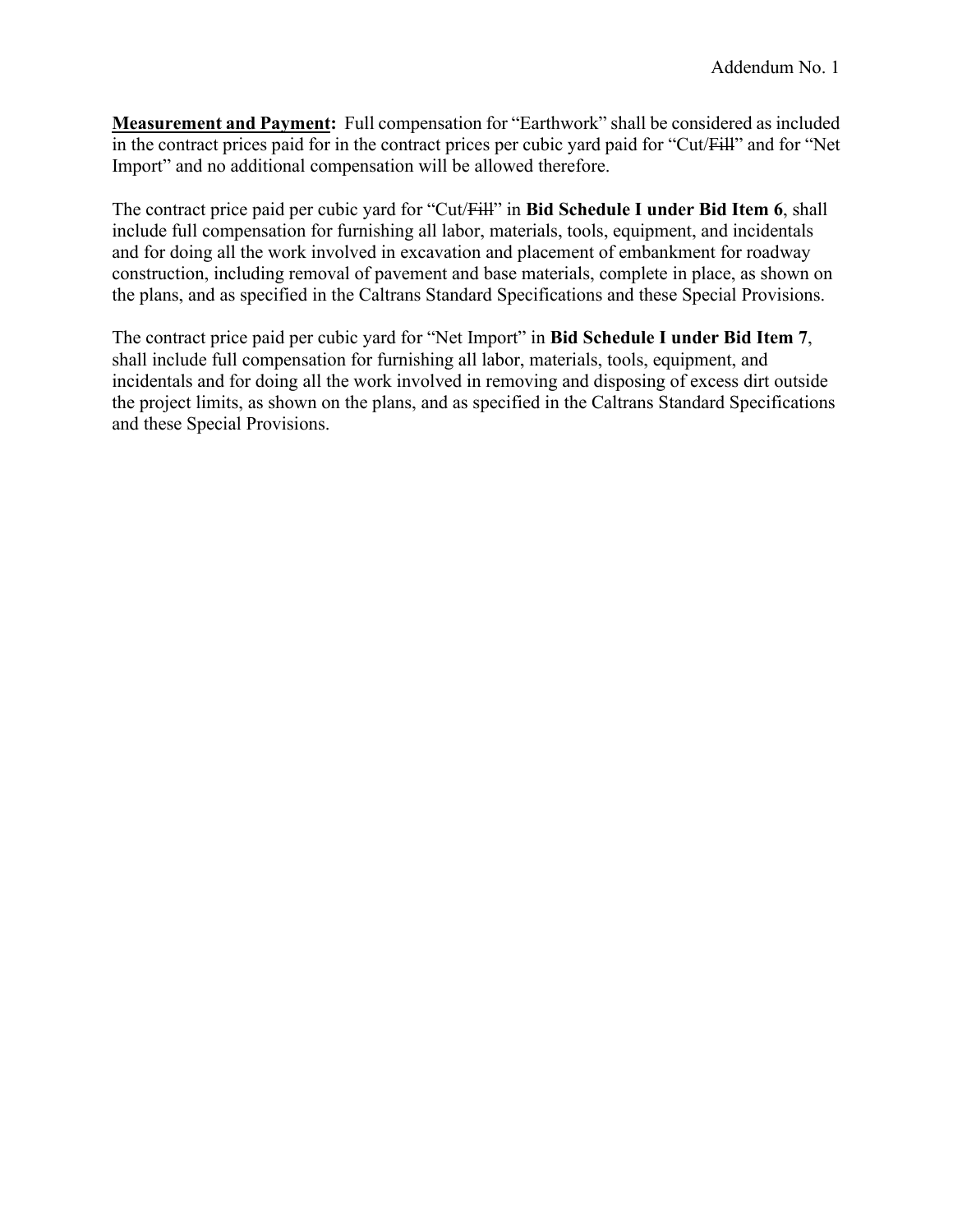### **14.00R Class 2 Aggregate Base**

a. Description. Aggregate base shall be Class 2 and shall conform to the provisions in Section 26, "Aggregate Bases," of the CSS and these Technical Provisions. Aggregate base shall be compacted to 90% RC under sidewalk and 95% RC at all other locations.

b. Measurement and Payment. The contract unit prices paid per Cubic Yards for "Class II Aggregate Base (Trail)" shall be included in the **Bid Schedule II**, under **Bid Item 12**, and include full compensation for furnishing all labor, material, equipment, tools, and all other incidentals for doing all work involved in furnishing and placing Class II Aggregate Base, complete in place, including excavation, disposal, compaction, quality control, staged construction, temporary conforms, traffic control, flagging, krails, temporary striping and delineation, prime coats, tack coats, and paint binders, as specified herein and as directed by the Engineer.

The contract unit prices paid per Cubic Yards for "Class II Aggregate Base (Trail Shoulder)" shall be included in the **Bid Schedule II**, under **Bid Item 13**, and include full compensation for furnishing all labor, material, equipment, tools, and all other incidentals for doing all work involved in furnishing and placing Class II Aggregate Base, complete in place, including excavation, disposal, compaction, quality control, staged construction, temporary conforms, traffic control, flagging, k-rails, temporary striping and delineation, prime coats, tack coats, and paint binders, as specified herein and as directed by the Engineer.

The contract unit prices paid per Cubic Yards for "Class II Aggregate Base (Asphalt Concrete Sidewalk)" shall be included in the **Bid Schedule II**, under **Bid Item 14**, and include full compensation for furnishing all labor, material, equipment, tools, and all other incidentals for doing all work involved in furnishing and placing Class II Aggregate Base, complete in place, including excavation, disposal, compaction, quality control, staged construction, temporary conforms, traffic control, flagging, k-rails, temporary striping and delineation, prime coats, tack coats, and paint binders, as specified herein and as directed by the Engineer.

Full compensation for Class II Aggregate Base for all other items not listed under this section is included in the contract items of work involved and no additional compensation will be allowed therefor.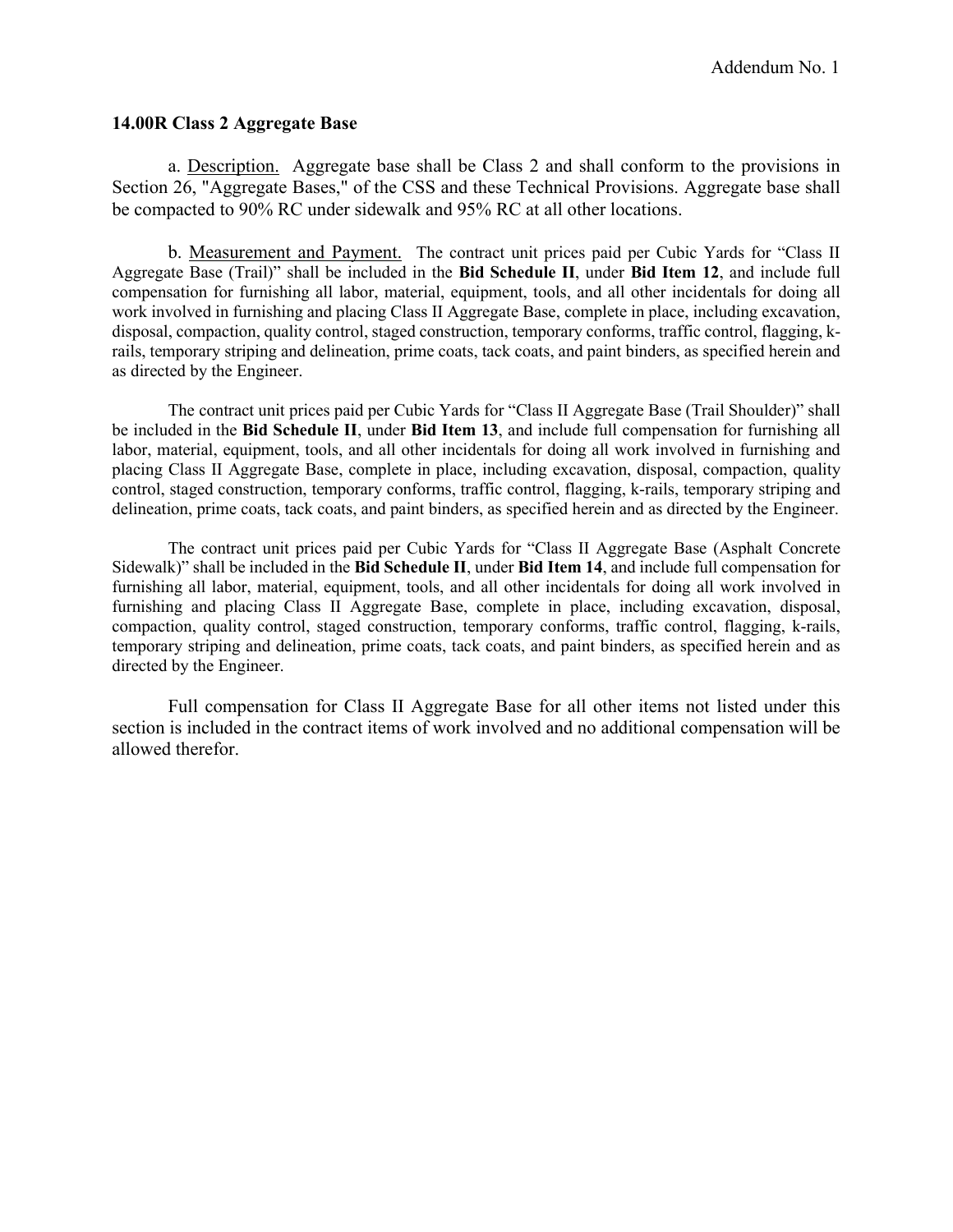### **15.00R Asphalt Concrete**

a. Description: Asphalt concrete shall be used as an asphalt pavement trail and street pavement section. New pavement shall be furnished, placed, and compacted in accordance with Section 39 "Asphalt Concrete" of the CSS and the top lift shall contain **no Reclaimed Asphalt Pavement (RAP)**. Asphalt Concrete shall be compacted to a minimum 95 percent of Maximum Theoretical Density as determined by American Society of Testing Materials (ASTM) D-2041. Finished asphalt concrete pavements, which do not conform to the specified relative compaction requirements, will be paid for using the following pay factors:

| In-Place Relative Compaction | Pay Factor                   |
|------------------------------|------------------------------|
| 95% or greater               | $100\%$                      |
| $90-94.9\%$                  | 20% Reduction in unit price  |
| $89.9\%$ or less             | Remove & Replace as directed |

b. Materials: The asphalt concrete for overlay shall be Type A, 12.5 mm  $(1/2)$  medium maximum gradation with.

Asphalt binder shall be PG 64-10.

Asphalt shall conform to these Technical Provisions and not Section 92, "Asphalts," of the CSS.

Asphalt shall consist of refined petroleum or a mixture of refined liquid asphalt and refined solid asphalt, prepared from crude petroleum. Asphalt shall be:

- A. Free from residues caused by the artificial distillation of coal, coal tar, or paraffin.
- B. Free from water.
- C. Homogeneous.

The Contractor shall furnish asphalt in conformance with Caltrans' "Certification Program for Suppliers of Asphalt." Caltrans maintains the program requirements, procedures, and a list of approved suppliers at:

<http://www.dot.ca.gov/hq/esc/Translab/fpmcoc.htm>

The Contractor shall ensure the safe transportation, storage, use, and disposal of asphalt.The

Contractor shall prevent the formation of carbonized particles caused by overheating asphalt

during manufacturing or construction.

Performance graded (PG) asphalt binder shall conform to the following: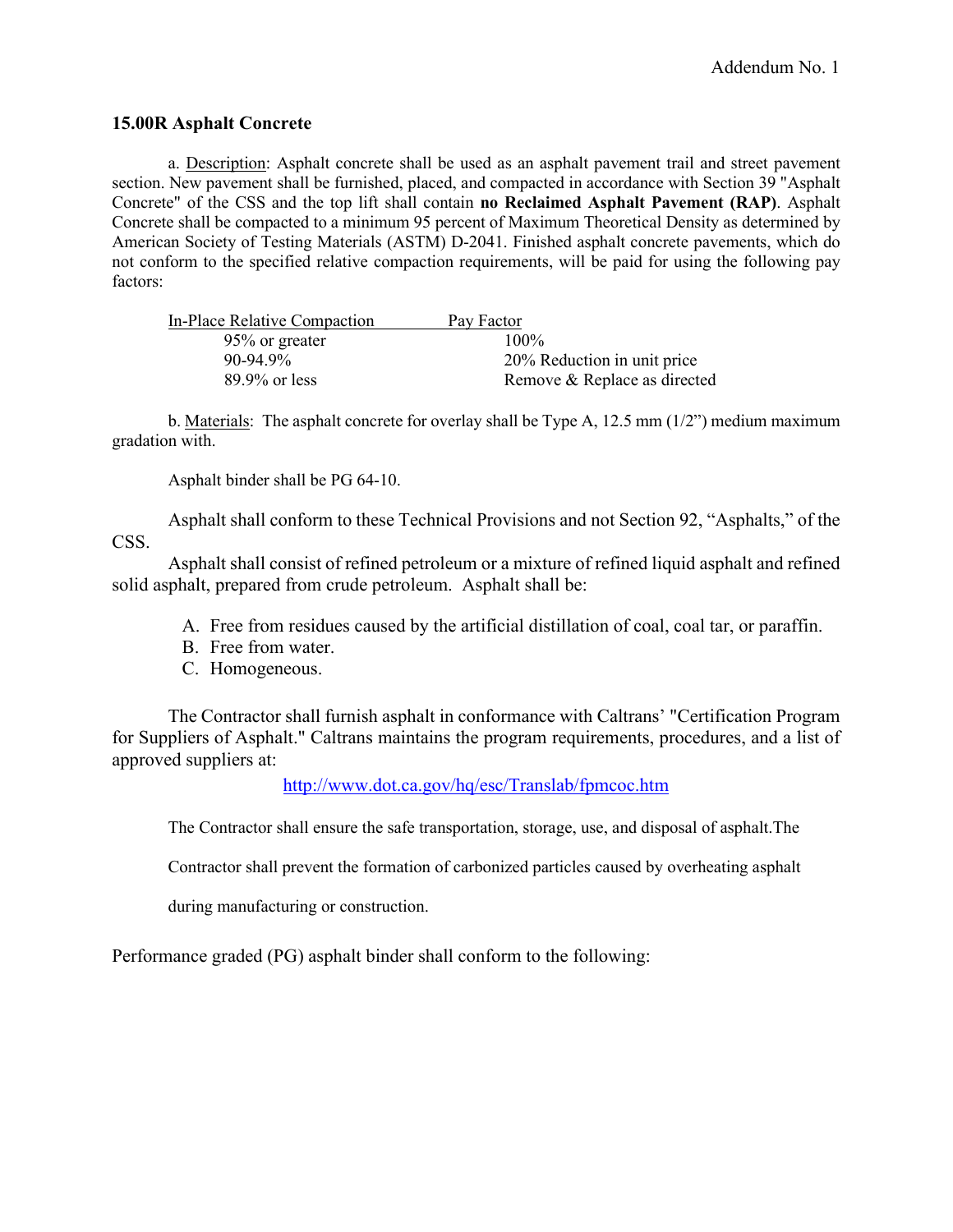|                               | I criorinance oraged <i>risphan</i> Dinael<br>Specification |                       |                 |                 |                 |                 |
|-------------------------------|-------------------------------------------------------------|-----------------------|-----------------|-----------------|-----------------|-----------------|
|                               |                                                             |                       |                 | Grade           |                 |                 |
| Property                      | <b>AASHTO</b>                                               |                       |                 |                 |                 |                 |
|                               | <b>Test</b>                                                 | PG                    | PG              | PG              | PG              | PG              |
|                               | Method                                                      | $58-22$ <sup>a</sup>  | $64 - 10$       | $64 - 16$       | 64-28           | $70 - 10$       |
|                               |                                                             | Original Binder       |                 |                 |                 |                 |
| Flash Point, Minimum °C       | T48                                                         | 230                   | 230             | 230             | 230             | 230             |
| Solubility, Minimum % b       | T44                                                         | 99                    | 99              | 99              | 99              | 99              |
| Viscosity at 135°C, °         | T316                                                        |                       |                 |                 |                 |                 |
| Maximum, Pa·s                 |                                                             | 3.0                   | 3.0             | 3.0             | 3.0             | 3.0             |
| Dynamic Shear,                | T315                                                        |                       |                 |                 |                 |                 |
| Test Temp. at 10 rad/s, °C    |                                                             | 58                    | 64              | 64              | 64              | 70              |
| Minimum G*/sin(delta),        |                                                             | 1.00                  | 1.00            | 1.00            | 1.00            | 1.00            |
| kPa                           |                                                             |                       |                 |                 |                 |                 |
| RTFO Test <sup>e</sup> ,      | T240                                                        |                       |                 |                 |                 |                 |
| Mass Loss, Maximum, %         |                                                             | 1.00                  | 1.00            | 1.00            | 1.00            | 1.00            |
|                               |                                                             | RTFO Test Aged Binder |                 |                 |                 |                 |
| Dynamic Shear,                | T315                                                        |                       |                 |                 |                 |                 |
| Test Temp. at 10 rad/s, °C    |                                                             | 58                    | 64              | 64              | 64              | 70              |
| Minimum G*/sin(delta),        |                                                             | 2.20                  | 2.20            | 2.20            | 2.20            | 2.20            |
| kPa                           |                                                             |                       |                 |                 |                 |                 |
| Ductility at 25°C             | <b>T51</b>                                                  |                       |                 |                 |                 |                 |
| Minimum, cm                   |                                                             | 75                    | 75              | 75              | 75              | 75              |
| PAV <sup>f</sup> Aging,       | R28                                                         |                       |                 |                 |                 |                 |
| Temperature, °C               |                                                             | 100                   | 100             | 100             | 100             | 110             |
| RTFO Test and PAV Aged Binder |                                                             |                       |                 |                 |                 |                 |
| Dynamic Shear,                | T315                                                        |                       |                 |                 |                 |                 |
| Test Temp. at 10 rad/s, °C    |                                                             | 22 <sup>d</sup>       | 31 <sup>d</sup> | 28 <sup>d</sup> | 22 <sup>d</sup> | 34 <sup>d</sup> |
| Minimum G*sin(delta),         |                                                             | 5000                  | 5000            | 5000            | 5000            | 5000            |
| kPa                           |                                                             |                       |                 |                 |                 |                 |
| Creep Stiffness,              | T313                                                        |                       |                 |                 |                 |                 |
| Test Temperature, °C          |                                                             | $-12$                 | $\overline{0}$  | -6              | $-18$           | $\theta$        |
| Maximum S-value, MPa          |                                                             | 300                   | 300             | 300             | 300             | 300             |
| Minimum M-value               |                                                             | 0.300                 | 0.300           | 0.300           | 0.300           | 0.300           |

Performance Graded Asphalt Binder

Notes:

a. For use as asphalt rubber base stock for high mountain and high desert area.

b. The Engineer will waive this specification if the supplier is a Quality Supplier as defined by the Caltrans' "Certification Program for Suppliers of Asphalt."

c. The Engineer will waive this specification if the supplier certifies the asphalt binder can be adequately pumped and mixed at temperatures meeting applicable safety standards.

d. Test the sample at 3°C higher if it fails at the specified test temperature. G\*sin(delta) shall remain 5000 kPa maximum.

e. "RTFO Test" means the asphaltic residue obtained using the Rolling Thin Film Oven Test, AASHTO Test Method T240 or ASTM Designation: D 2827.

f. "PAV" means Pressurized Aging Vessel.

Performance based asphalt (PBA) binder shall conform to the following:

Performance Based Asphalt Binder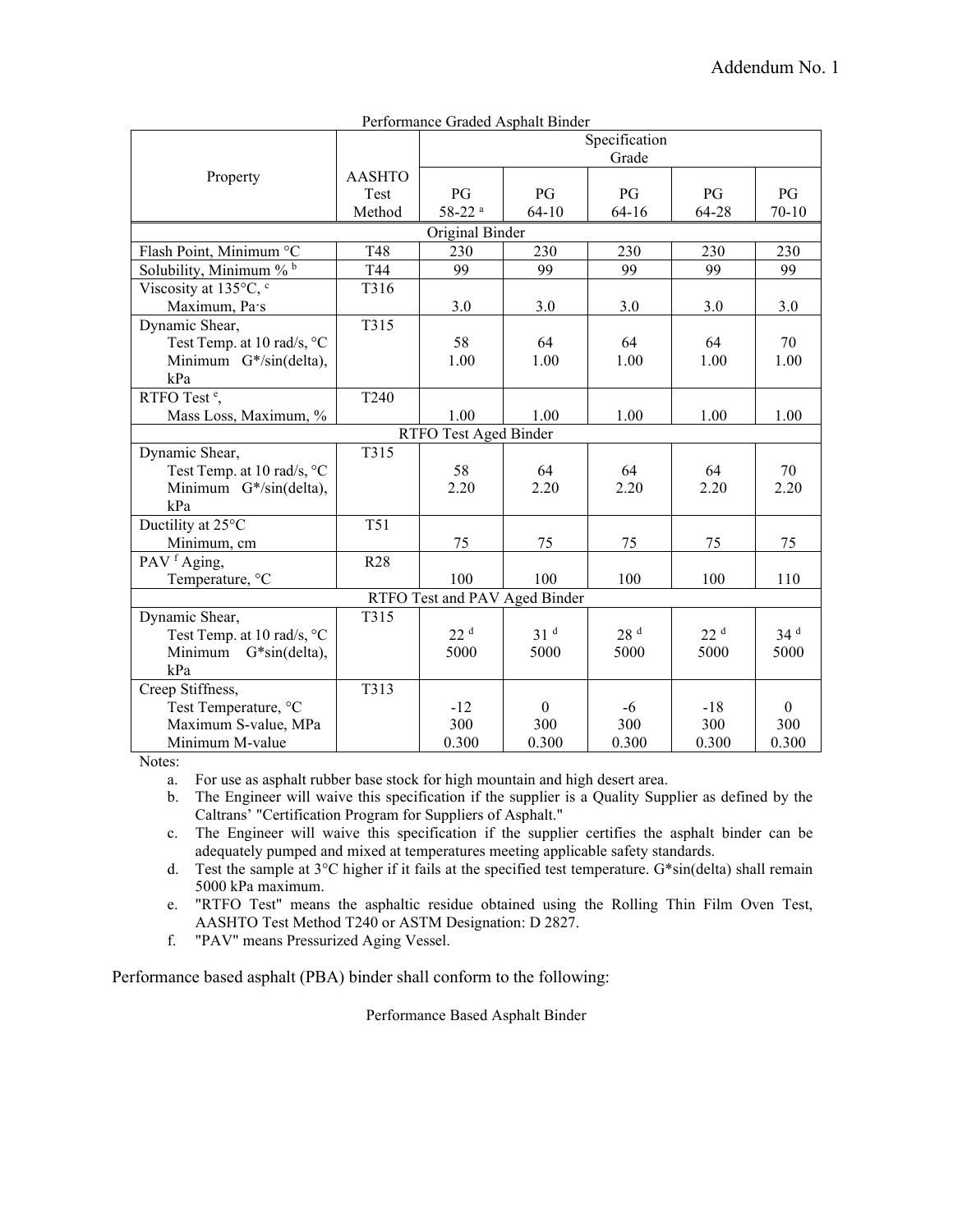|                                                                  | <b>AASHTO</b>    |                  | Specification Grade      |                              |                 |
|------------------------------------------------------------------|------------------|------------------|--------------------------|------------------------------|-----------------|
| Property                                                         | Test<br>Method   | <b>PBA</b><br>6a | <b>PBA</b><br>6a (mod)   | <b>PBA</b><br>6 <sub>b</sub> | <b>PBA</b><br>7 |
| Absolute Viscosity (60°C), Pa`s(x10 <sup>-1</sup> ) <sup>a</sup> | T <sub>202</sub> |                  |                          |                              |                 |
| Original Binder, Minimum                                         |                  | 2000             | 2000                     | 2000                         | 1100            |
| RTFO Test Aged Residue <sup>b</sup> , Minimum                    |                  | 5000             | 5000                     | 5000                         | 3000            |
| Kinematic Viscosity (135°C), $m^2/s(x10^{-6})$                   | T201             |                  |                          |                              |                 |
| Original Binder, Maximum                                         |                  | 2000             | 2000                     | 2000                         | 2000            |
| RTFO Test Aged Residue, Minimum                                  |                  | 275              | 275                      | 275                          | 275             |
| Absolute Viscosity Ratio (60°C), Maximum                         |                  |                  |                          |                              |                 |
| RTFO Test Visc./Orig. Visc.                                      |                  | 4.0              | 4.0                      | 4.0                          | 4.0             |
| Flash Point, Cleveland Open Cup, °C                              | T48              |                  |                          |                              |                 |
| Original Binder, Minimum                                         |                  | 232              | 232                      | 232                          | 232             |
| Mass Loss After RTFO Test, %                                     | T <sub>240</sub> | 0.60             | 0.60                     | 0.60                         | 0.60            |
| Solubility in Trichloroethylene, % °                             | T44              |                  |                          |                              |                 |
| Original Binder, Minimum                                         |                  | Report           | Report                   | Report                       | Report          |
| Ductility (25°C, 5 cm/min), cm                                   | <b>T51</b>       |                  |                          |                              |                 |
| RTFO Test Aged Residue <sup>b</sup> , Minimum                    |                  | 60               | 60                       | 60                           | 75              |
| On RTFO Test Aged Residue, °C                                    | $\mathbf{f}$     |                  |                          |                              |                 |
| 1 to 10 rad/sec: SSD $\epsilon \ge 0$ and Phase                  |                  |                  |                          |                              |                 |
| Angle (at 1 rad/sec) $< 72^{\circ}$                              |                  |                  | 35                       |                              |                 |
| On Residue from:                                                 | R <sub>28</sub>  |                  |                          |                              |                 |
| PAV <sup>g</sup> at temp., °C                                    |                  | 100              | 100                      | 100                          | 110             |
| Or Residue from Tilt Oven <sup>f</sup> (@113°C),                 |                  | 36               | 36                       | 36                           | 72              |
| hours                                                            |                  |                  |                          |                              |                 |
| $\text{°SSD} \geq -115$ (SSV)-50.6, $\text{°C}$                  | $\overline{f}$   |                  | $\overline{\phantom{0}}$ |                              | 25              |
| Stiffness,                                                       | T313             |                  |                          |                              |                 |
| Test Temperature, °C                                             |                  | $-24$            | $-24$                    | $-30$                        | $-6$            |
| Maximum S-value, MPa                                             |                  | 300              | 300                      | 300                          | 300             |
| Minimum M-value                                                  |                  | 0.300            | 0.300                    | 0.300                        | 0.300           |

Notes:

a. Absolute viscosity (60°C) will be determined at one sec<sup>-1</sup> using ASTM Designation: D 4957 with Asphalt Institute vacuum capillary viscometers.

b. "RTFO Test Aged Residue" means the asphaltic residue obtained using the Rolling Thin Film Oven Test (RTFO Test), AASHTO Test Method T240 or ASTM Designation: D 2827.

c. There is no requirement; however results of the test shall be part of the copy of test results furnished with the Certificate of Compliance.

d. "Residue from Tilt Oven " means the asphalt obtained using California Test 374, Method B, "Method for Determining Asphalt Durability Using the California Tilt-Oven Durability Test."

e. "SSD" means Shear Susceptibility of Delta; "SSV" means Shear Susceptibility of Viscosity.

f. California Test 381.

g. "PAV" means Pressurized Aging Vessel.

The Contractor shall provide a sampling device in the asphalt feed line connecting the plant storage tanks to the asphalt weighing system or spray bar. The sampling device shall be accessible between 600 and 750 mm above the platform. The Contractor shall provide a receptacle for flushing the sampling device.

The sampling device shall include a valve:

1 With a diameter between 10 and 20 mm.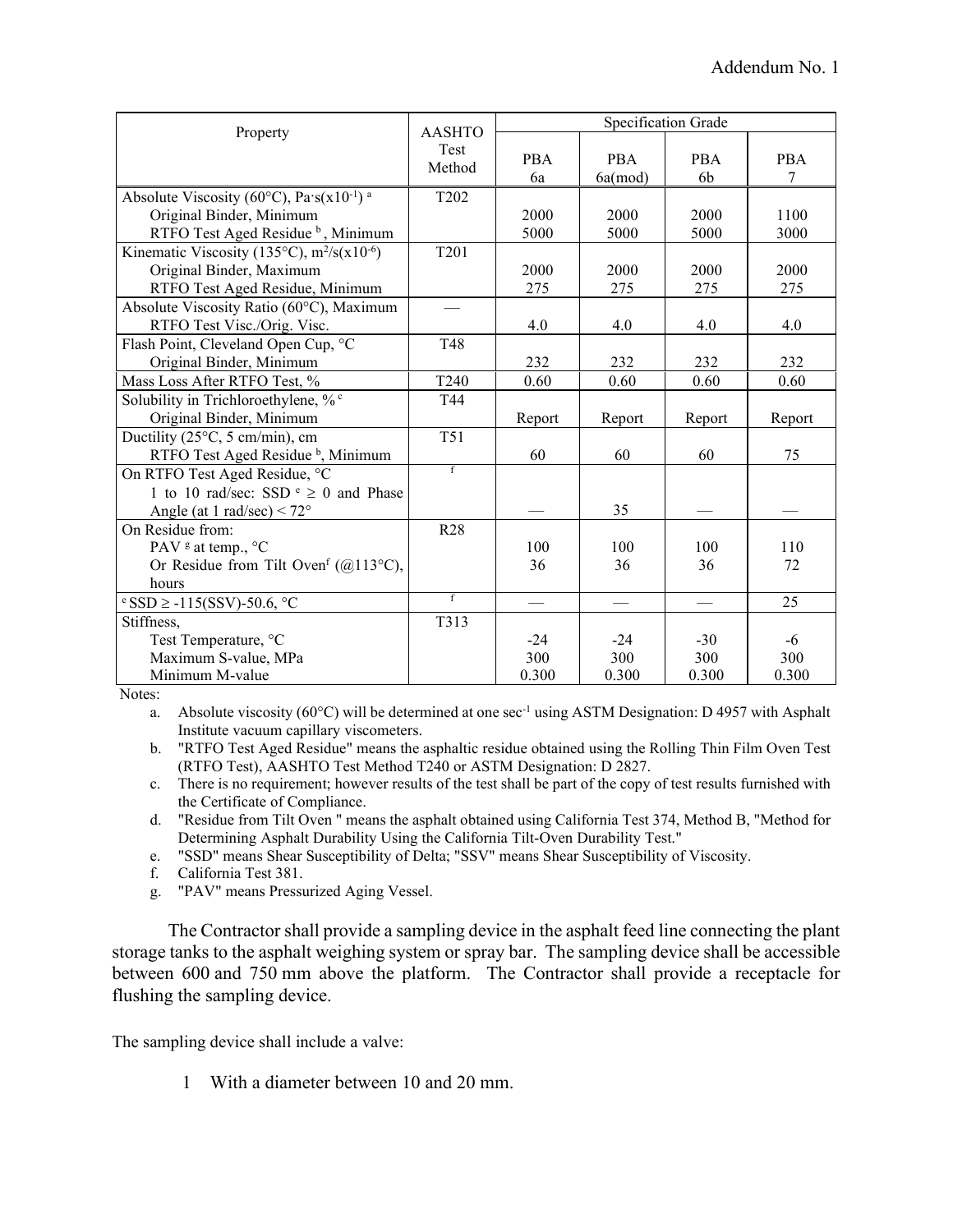- 2 Manufactured in a manner that a one-liter sample may be taken slowly at any time during plant operations.
- 3 Maintained in good condition.

The Contractor shall replace failed valves.

**Aggregate base** must comply with Section 26, "Aggregate Bases," of the Standard Specifications and these Technical Specifications. Aggregate base must be Class 2.

In the presence of the Engineer, the Contractor shall take 2 one-liter samples per operating day.

The Contractor shall provide round friction top containers with one-liter capacity for storing samples.

Unless otherwise specified, the Contractor shall heat and apply asphalt in conformance with the

provisions in Section 93, "Liquid Asphalts."

The Contractor shall apply paving asphalt at a temperature between 120°and 190°C. The

Engineer will determine the exact temperature of paving asphalt.

c. Paint Binder (Tack Coat): Paint binder shall be applied to all horizontal and vertical surfaces to receive asphalt concrete surfacing. Paint binder shall be furnished and applied in accordance with Section 39-4.01, "Subgrade", Section 93 "Liquid Asphalts", and Section 94 "Asphaltic Emulsions".

d. Measurement and Payment: The contract unit prices paid per ton for "Asphalt Concrete (Trail)" shall be included in the **Bid Schedule II**, under **Bid Item 5**, and include full compensation for furnishing all labor, material, equipment, tools, and all other incidentals for doing all work involved in furnishing and placing Street Pavement Section, complete in place, including saw cutting, excavation, disposal, asphalt, compaction, quality control, staged construction, temporary conforms, traffic control, flagging, k-rails, temporary striping and delineation, prime coats, tack coats, and paint binders, as specified herein and as directed by the Engineer.

The contract unit prices paid per ton for "Asphalt Concrete (Maintenance Road)" shall be included in the **Bid Schedule II**, under **Bid Item 6**, and include full compensation for furnishing all labor, material, equipment, tools, and all other incidentals for doing all work involved in furnishing and placing Street Pavement Section, complete in place, including saw cutting, excavation, disposal, asphalt, compaction, quality control, staged construction, temporary conforms, traffic control, flagging, prime coats, tack coats, and paint binders, as specified herein and as directed by the Engineer.

The contract unit prices paid per ton for "Asphalt Concrete (Sidewalk)" shall be included in the **Bid Schedule II**, under **Bid Item 10**, and include full compensation for furnishing all labor, material, equipment, tools, and all other incidentals for doing all work involved in furnishing and placing Street Pavement Section, complete in place, including saw cutting, excavation, disposal, asphalt, compaction, quality control, staged construction, temporary conforms, traffic control, flagging, k-rails, temporary striping and delineation, prime coats, tack coats, and paint binders, as specified herein and as directed by the Engineer.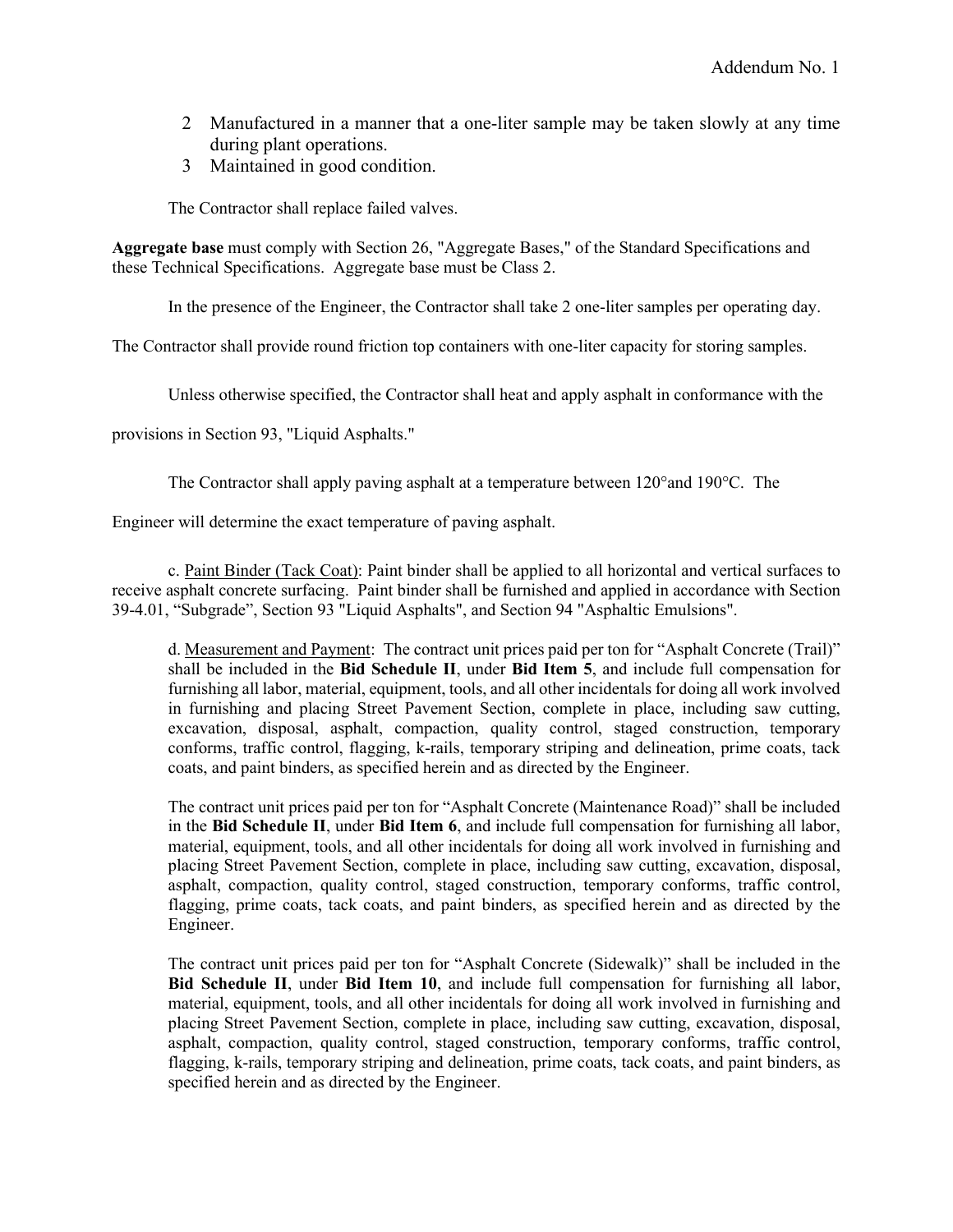### **16.00R Street Pavement Section (6" Asphalt over existing Class II Aggregate Base)**

a. Description: Areas shown on the plans shall be excavated and reconstructed with 6 inches of asphalt concrete over existing baserock per Caltrans Section 19-Earthwork.

The AC shall be placed in two or three lifts with the uppermost lift of not less than 0.15 ft. or more than 0.20 ft.

The Contractor shall make all arrangements for disposal of excavated materials. All edges shall be saw-cut unless otherwise approved by the Engineer. Asphalt concrete in repair sections shall be placed in lifts in accordance with Section 39-6 "Spreading and Compacting". Removed materials shall be disposed of legally.

**Aggregate base** must comply with Section 26, "Aggregate Bases," of the Standard Specifications and these Technical Specifications. Aggregate base must be Class 2.

Do not store reclaimed asphalt concrete or aggregate base with reclaimed asphalt concrete within 100 feet measured horizontally of any culvert, watercourse, or bridge.

**Asphalt Concrete** must comply with Section 39 and City standard specifications.

The material remaining in place, after removing surfacing and base, to the required depth, shall be graded to a plane, watered and compacted to 95 percent relative compaction. After compaction and prior to the placing of asphalt concrete, the vertical edges of the existing pavement shall receive a tack coat. The finished surface of the remaining material shall not extend above the grade established by the Engineer.

b. Asphalt Material: The asphalt concrete for top/final lift shall be Type A, 12.5 mm  $\left(\frac{1}{2}\right)$  medium maximum gradation, in accordance with CSS. Base course shall be type A,  $\frac{3}{4}$ " max gradation. Asphalt binder shall be PG 64-10. **No percentage of RAP (Reclaimed Asphalt Pavement) shall be permitted in the asphalt concrete placed as the final lift/wearing course on the project.** 

C. Measurement and Payment:

o The contract unit prices paid per ton for "Asphalt Concrete (Roadway)" shall be included in the **Bid Schedule II**, under **Bid Item 11**, and include full compensation for furnishing all labor, material, equipment, tools, and all other incidentals for doing all work involved in furnishing and placing Street Pavement Section, complete in place, including saw cutting, excavation, disposal, aggregate base, asphalt, compaction, quality control, staged construction, temporary conforms, traffic control, flagging, krails, temporary striping and delineation, prime coats, tack coats, and paint binders, as specified herein and as directed by the Engineer.

### **23.00R Irrigation and Planting**

#### 1.00 DESCRIPTION OF WORK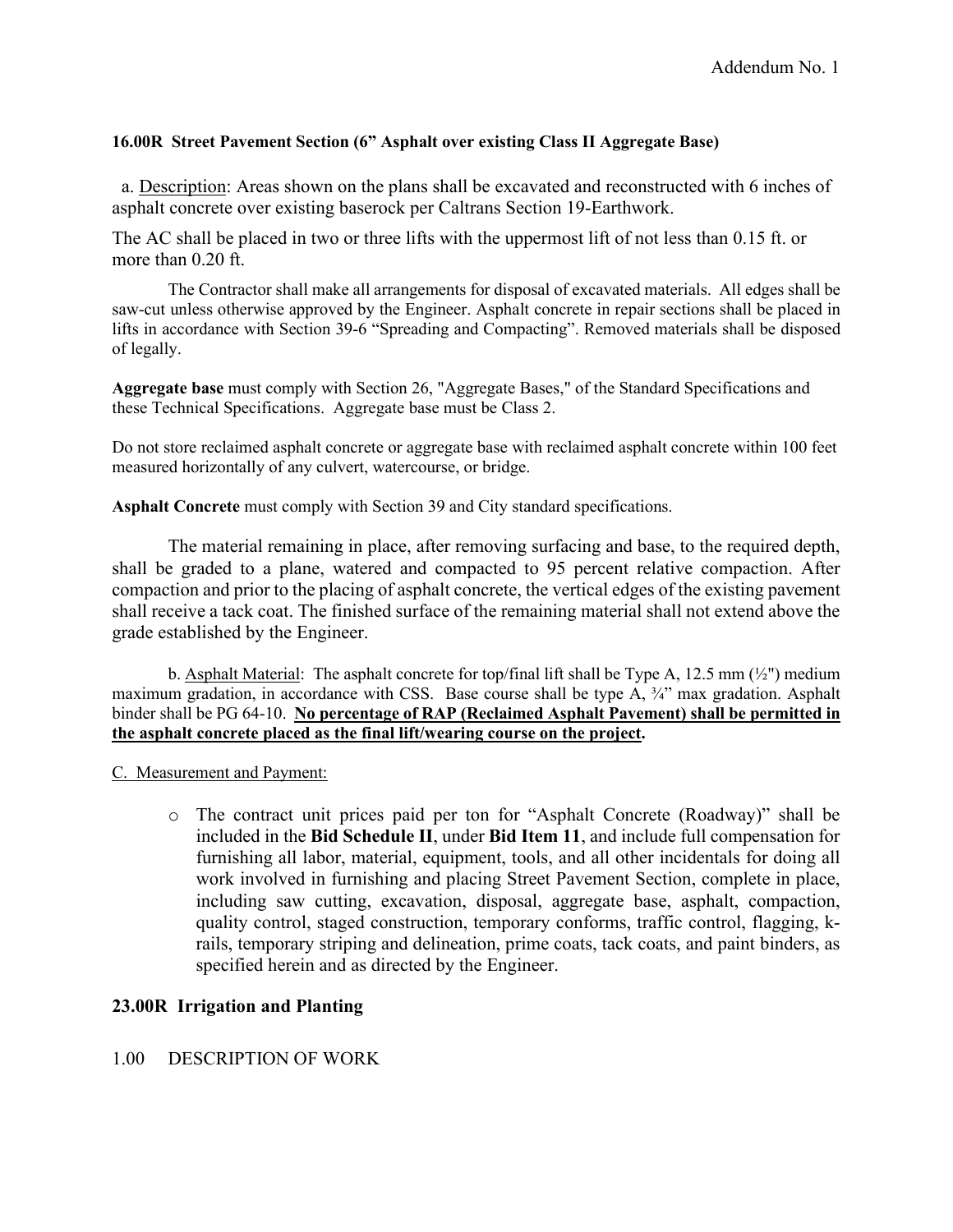Furnish all labor, material, equipment, labor, tools, and incidentals necessary for the provision and installation of the irrigation system and street trees as shown on the Plans and as specified in this Section and per City Standard details.

### 1.01 QUALITY ASSURANCE

A. Quality: Minimum quality of all plant material shall conform to prevailing published specifications of the California Association of Nurserymen and the American Association of Nurserymen unless otherwise indicated. Additional specifications shall be indicated on the Plans.

### 1.02 SUBMITTALS

- A. General: Within fourteen (14) days after Notice to Proceed submit the following:
	- 1. Documentation certifying quantity and species of plant material ordered, the nursery supplier(s), *any* plant material not available at that time, or proposed substitutions to be reviewed.
	- 2. Product data on all associated planting products specified herein.
	- 3. 4-ounce sample of mulch.

### 1.03 REVIEWS

- A. Contractor shall specifically request at least (5) five days in advance the following review prior to progressing with the work:
	- 1. Intermediate Review plant material approval and layout/locations.

# **PART II - PRODUCTS**

### 2.01 GENERAL

- A. Reference the plans and specifications for the irrigation necessary for the trees to be planted and future trees. Note the quantities provided (to be verified by contractor).
	- 2" schedule 80 main irrigation line 4800 lineal feet
	- 1" schedule 40 lateral irrigation line  $-6200$  lineal feet
	- $31 1$ " quick coupling valve (Rainbird Model 44RC or approved equal)
	- $9 1$ " ball valve (Spears 2622-010 or approved equal)
	- $212 1$ " bubbler (Toro FB50PC or approved equal)
	- 15 Control Valve (1" Hunter NODE Series Battery-Operated Remote Control Valve)

# • 3 – 10 lineal feet of 2" HDPE pipe for sleeving under sidewalk

B. Nomenclature and Labels: Plant botanical names conform to "Standardized Plant Names," second edition, and secondly, "A Checklist of Woody Ornamental Plants of California,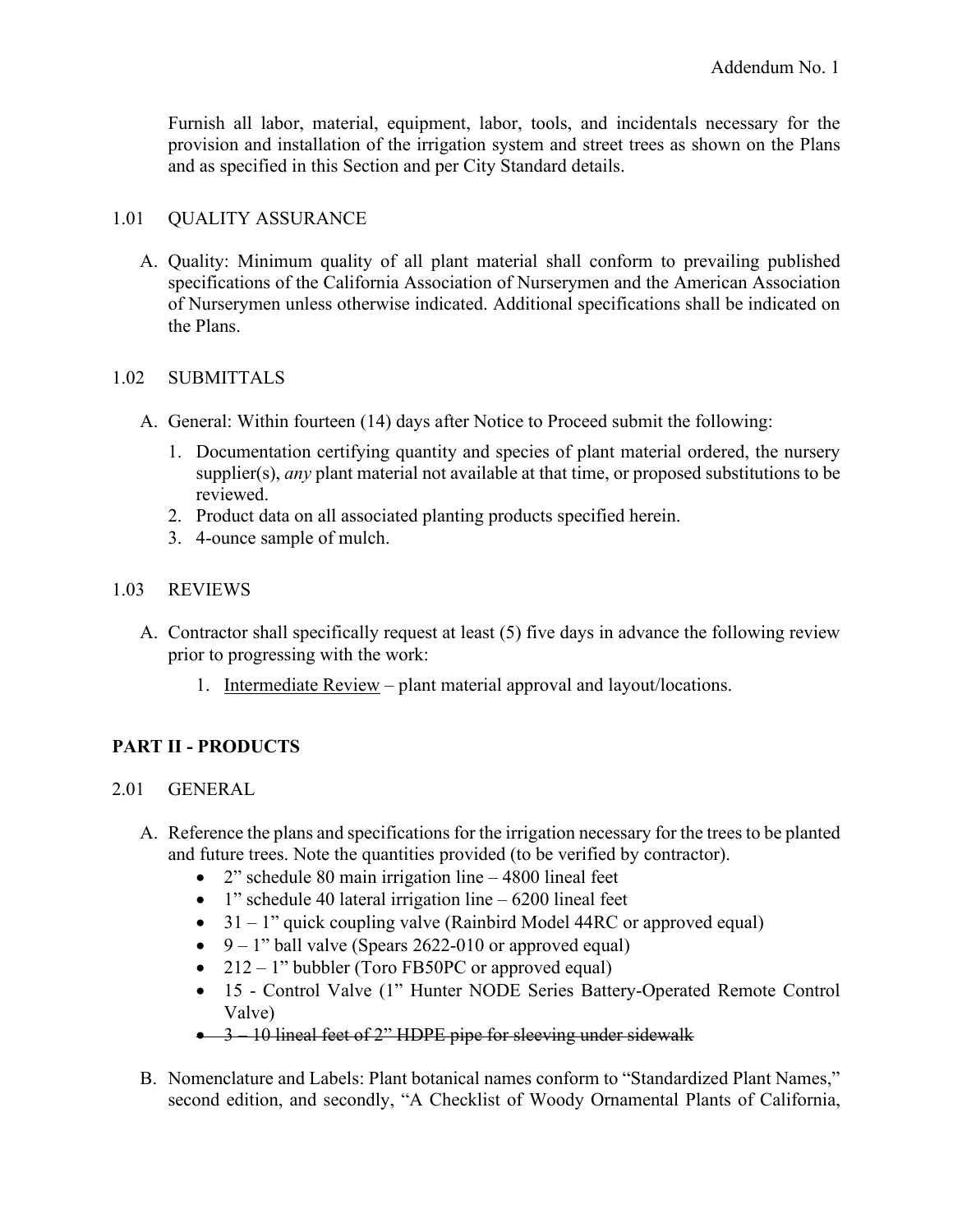"Manual 32, University of California. All plants of each clone, species, and cultivar shall be delivered to the site labeled with their full botanical name. Every plant species shall be labeled with no less than one label for every ten plants of a species.

- C. Quantities: The quantities shown on the plant list and in labels are for the Engineer's use and are not to be construed as the complete and accurate limits of the Contract. Contractor shall furnish and install all plants shown schematically on the Plans.
- D. Root Systems: All container-grown stock shall be grown in its container for at least six months prior to its planting. Contractor shall allow one percent of the quantity of plants for removal and inspection. Any plant material, within two years following the final acceptance of the project, determined by the Engineer to be defective, restricted, declining or otherwise deficient due to abnormal root growth, shall be replaced by the Contractor, to the equal condition of the adjacent plants, at the time of replacement.
- E. Health: Foliage, roots and stems of all plants shall be of vigorous health and normal habit of growth for its species. All plants/trees shall be free of all disease, insect stages, burns or disfiguring characteristics.

# 2.02 TREES

A. All trees shall be 15 gallon unless noted otherwise, and have straight trunks of uniform taper, larger at the bottom. Trunks shall be free of damaged bark, with all minor abrasions and cuts showing healing tissue. Sucker basal growth and lateral growth shall be removed and treated to eliminate re-sprouting. Normal lower side branching shall remain. Trees unable to stand upright without support shall be rejected. **Install trees per City Standard Detail L-16.**

# 2.03 MULCH

Shall be **3 inch thick**, chipped wood product such as cedar or redwood chips greater than **3/4 inch and less than 1 inch in length**, and no more than 1/2 inch thick, and shall contain less than 1% foreign matter including soil, weeds, seeds, etc. by dry weight.

# PART III - EXECUTION

# 3.01 GENERAL

- A. Plant Material Approvals: Before planting operations commence, all plant material shall be reviewed by the Engineer. Defective plants shall be removed from the site and acceptable material substituted in its place. The review does not accept defective plants/trees which may be installed.
- B. Layout: Only those plants/trees to be planted in any single day should be laid out. Locations of all plants/trees shall be reviewed prior to planting. Plants/trees installed without this review may be transplanted/relocated as directed by the Engineer.
- C. Protection of Plants/trees: Contractor shall maintain all plant/tree material in a healthy growing condition prior to and during planting operation. Contractor shall be responsible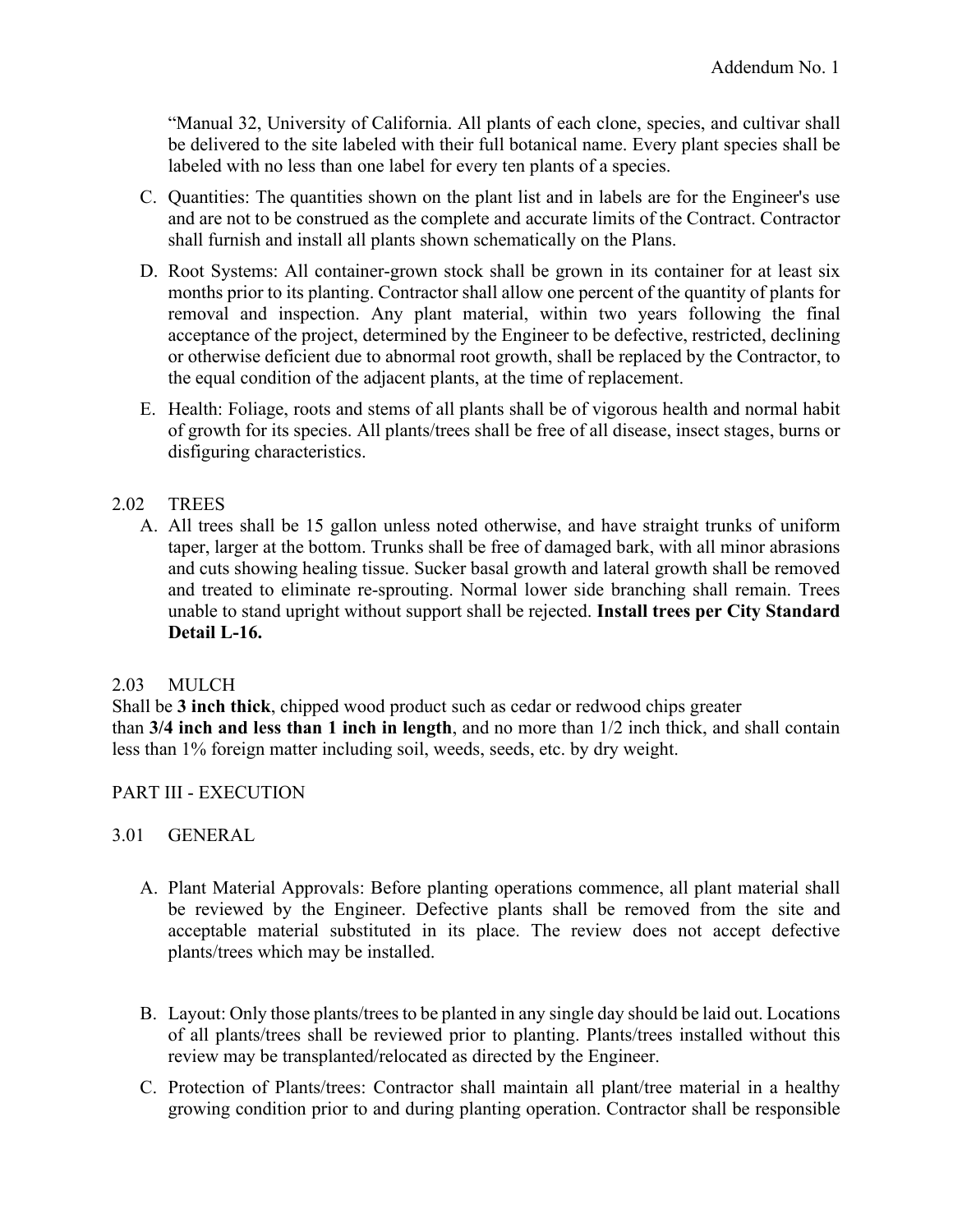for vandalism, theft, and damage to plant/tree material until commencement of the maintenance period.

D. Pruning: Contractor shall do no pruning without specific authorization of the Engineer. Plants/trees pruned without authorization shall be replaced by the Contractor if necessary.

# 3.02 **SOIL PREPARATION**

- Verify suitability of soil to produce viable planting soil. Clean soil of roots, plants, sod, stones, clods, clay lumps, pockets of coarse sand, concrete slurry, concrete layers or chunks, cement, plaster, building debris, and other extraneous materials harmful to plant growth. Mix soil with the following soil amendments and fertilizers in the following quantities to produce planting soil:
	- Ratio of Loose Compost to Topsoil by Volume: 1:2 All planted areas shall be cultivated to a light and friable consistency, thereupon the following material per 1,000 square feet shall be uniformly tilled into the top 12" to 18" of soil, using a rototiller or similar machine, and then thoroughly watered down.
	- Existing planting areas shall be cultivated with hand tools.
		- 6 cu. yds. Nitrogen stabilized sawdust (soil amendment)
		- $25$  lbs Fertilizer  $(A)$
		- $\bullet$  10 lbs Iron sulfate
	- Prepared soil mix for backfill in pits for trees shall consist of the following:
		- 1/3 yd Nitrogen stabilized sawdust (soil amendment)
		- 2/3 yd.- Native Soil
		- 1 lb. Iron sulfate
		- Fertilizer  $(C)$  as follows:
			- $\bullet$   $\longrightarrow$  1 gal: 1 tab
			- $\bullet$  5 gal: 2 tabs
			- $\frac{10 \text{ gal}:}4 \text{ tabs}}$
			- Boxed Plants: 6-8 tabs.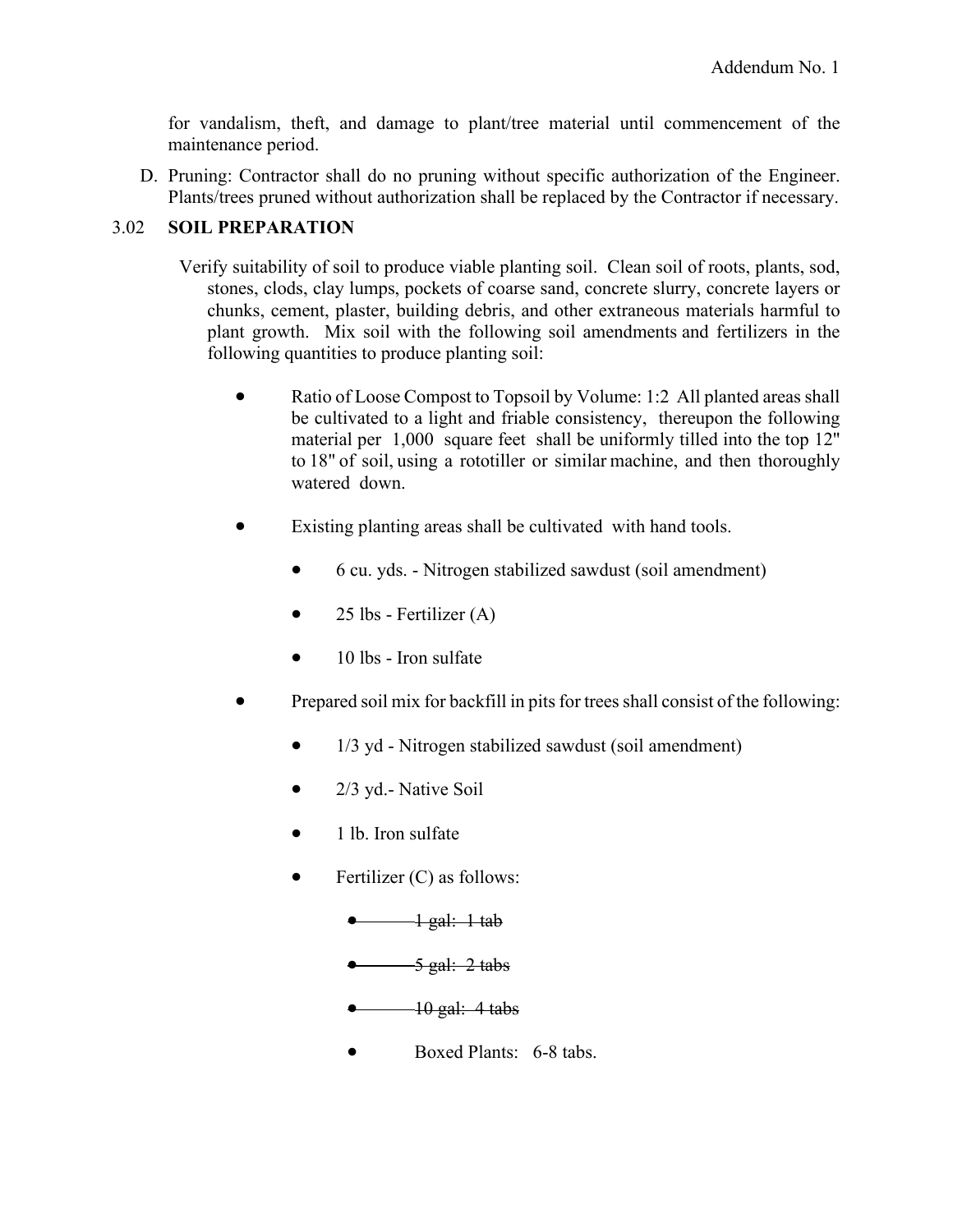# • PLANTING AREA ESTABLISHMENT

- Loosen sub grade of planting areas to a minimum depth of 6 inches. Remove stones larger than1 inch in any dimension and sticks, roots, rubbish, and other extraneous matter and legally dispose of them off Owner's property.
	- Apply fertilizer directly to sub grade before loosening.
	- Thoroughly blend planting soil off-site before spreading or spread topsoil, apply soil amendments and fertilizer on surface, and thoroughly blend planting soil.
- Finish Grading: Grade planting areas to a smooth, uniform surface plane with loose, uniformly fine texture. Roll and rake, remove ridges, and fill depressions to meet finish grades.

# • EXCAVATION FOR TREES

- Planting Pits and Trenches: Excavate circular planting pits with sides sloping inward at a 45-degree angle. Excavations with vertical sides are not acceptable. Trim perimeter of bottom leaving center area of bottom raised slightly to support root ball and assist in drainage away from center. Do not further disturb base. Ensure that root ball will sit on undisturbed base soil to prevent settling. Scarify sides of planting pit smeared or smoothed during excavation.
	- Excavate approximately three times as wide as ball diameter.
	- Excavate at least 12 inches wider than root spread and deep enough to accommodate vertical roots for bare-root stock.
	- Do not excavate deeper than depth of the root ball, measured from the root flare to the bottom of the root ball.
- Subsoil and topsoil removed from excavations may be used as planting soil if amended as described.

# • TREE PRUNING

- Remove only dead, dying, or broken branches. Do not prune for shape.
- Prune, thin, and shape trees, shrubs, and vines according to standard professional horticultural and arboricultural practices. Unless otherwise indicated by Architect, do not cut tree leaders; remove only injured, dying, or dead branches from trees and shrubs; and prune to retain natural character.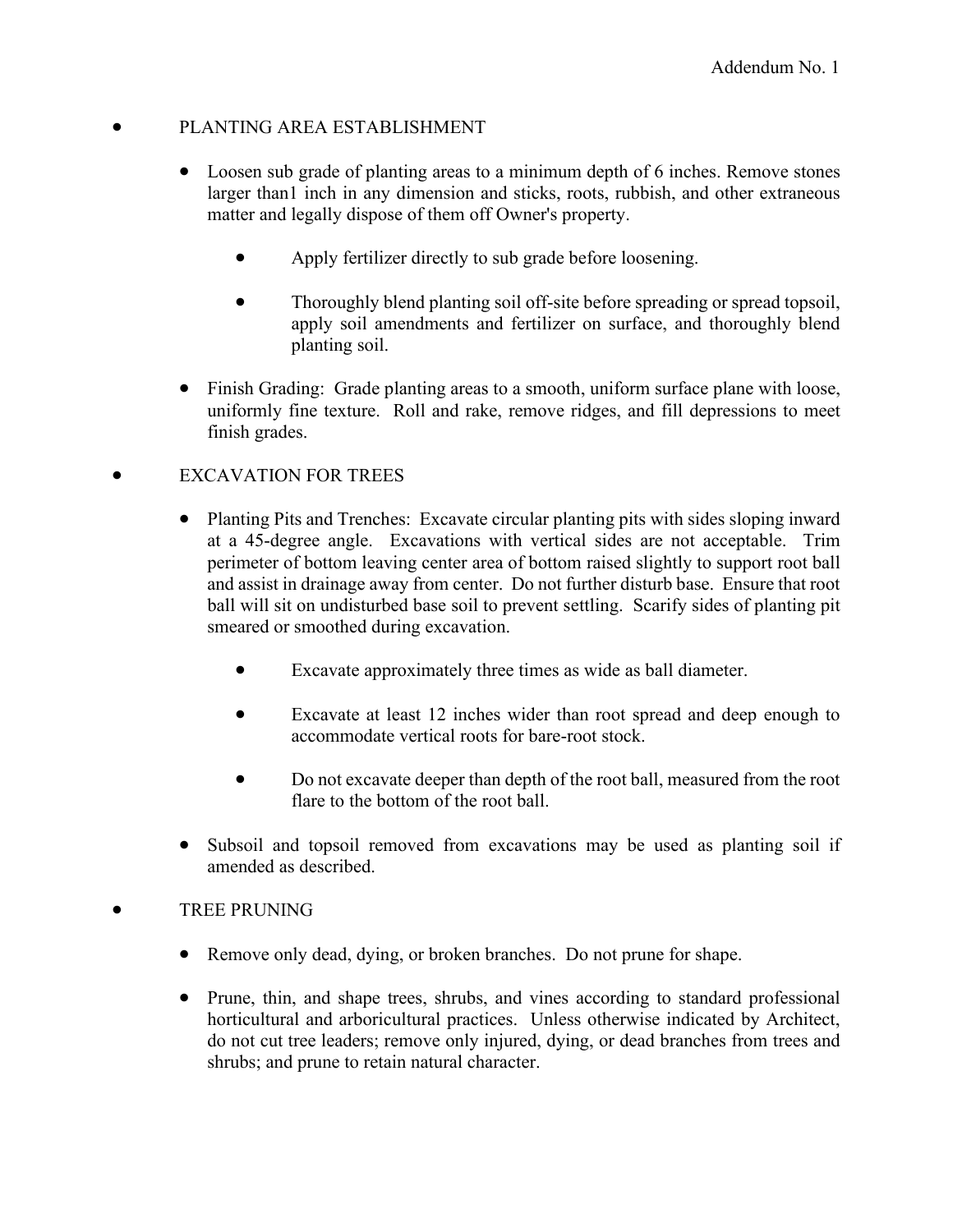### 3.03 TREE INSTALLATION

A. Before planting, verify that root flare is visible at top of root ball according to ANSI Z60.1.

Remove stem girdling roots and kinked roots. Remove injured roots by cutting cleanly; do not break.

Set stock plumb and in center of planting pit or trench with root flare 2 inches (50 mm) above adjacent finish grades.

- Use planting soil for backfill.
- Balled and Burlapped: After placing some backfill around root ball to stabilize plant, carefully cut and remove burlap, rope, and wire baskets from tops of root balls and from sides, but do not remove from under root balls. Remove pallets, if any, before setting. Do not use planting stock if root ball is cracked or broken before or during planting operation.
- Carefully remove root ball from container without damaging root ball or plant.
- Fabric Bag-Grown Stock: Carefully remove root ball from fabric bag without damaging root ball or plant. Do not use planting stock if root ball is cracked or broken before or during planting operation.
- Backfill around root ball in layers, tamping to settle soil and eliminate voids and air pockets. When planting pit is approximately one-half filled, water thoroughly before placing remainder of backfill. Repeat watering until no more water is absorbed.
- Place planting tablets in each planting pit when pit is approximately onehalf filled; in amounts recommended in soil reports from soil-testing laboratory. Place tablets beside the root ball about 1 inch from root tips; do not place tablets in bottom of the hole.
- Continue backfilling process. Water again after placing and tamping final layer of soil.
- Bare-Root Stock: Set and support bare-root stock in center of planting pit or trench with root flare 2 inches adjacent finish grade.
	- Use planting soil for backfill.
	- Spread roots without tangling or turning toward surface, and carefully work backfill around roots by hand. Puddle with water until backfill layers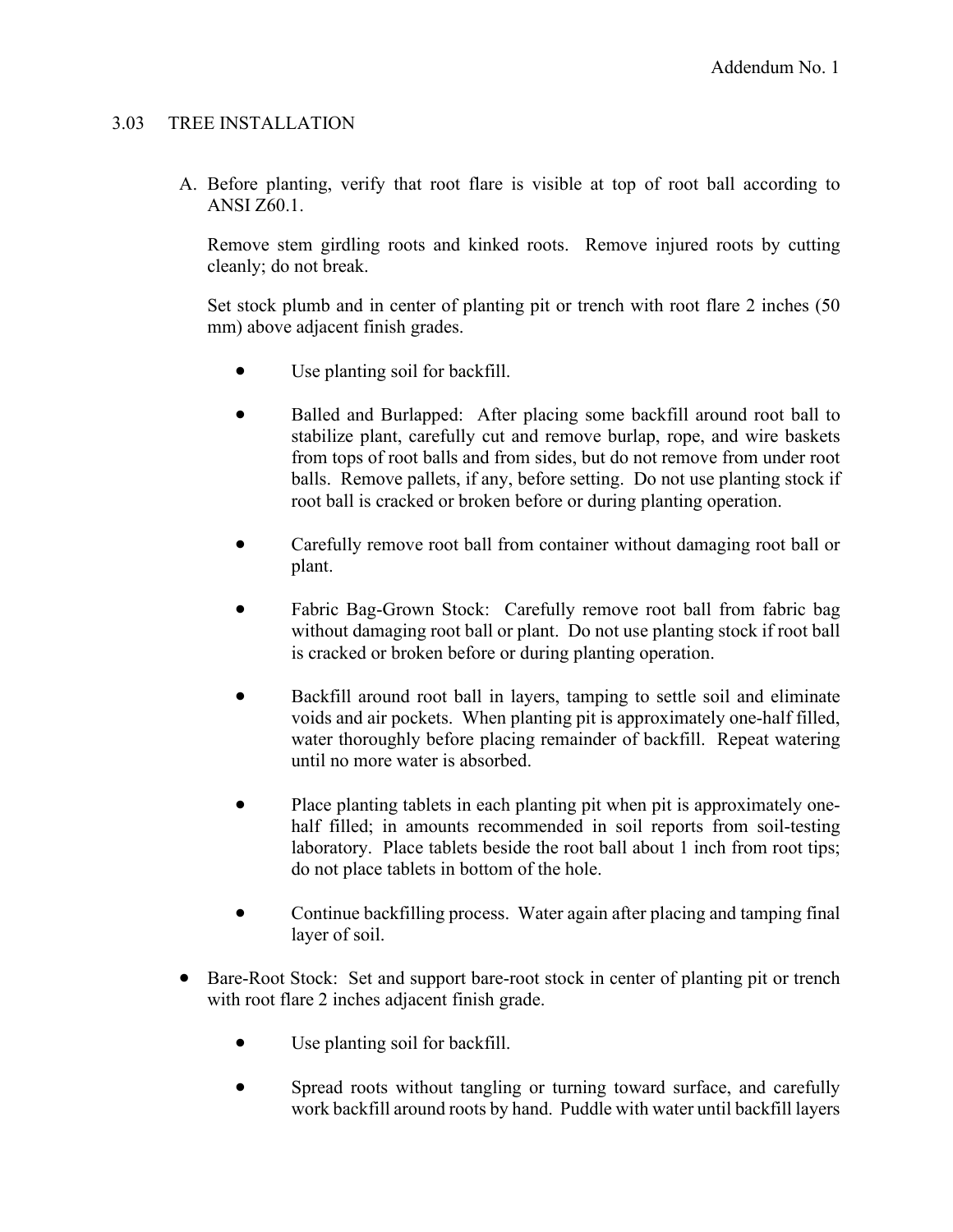are completely saturated. Plumb before backfilling and maintain plumb while working backfill around roots and placing layers above roots.

- Place planting tablets in each planting pit when pit is approximately onehalf filled; in amounts recommended in soil reports from soil-testing laboratory. Place tablets beside soil-covered roots about 1 inch from root tips; do not place tablets in bottom of the hole or touching the roots.
- Continue backfilling process. Water again after placing and tamping final layer of soil.
- When planting on slopes, set the plant so the root flare on the uphill side is flush with the surrounding soil on the slope; the edge of the root ball on the downhill side will be above the surrounding soil. Apply enough soil to cover the downhill side of the root ball.

# 3.04 PLANT MAINTENANCE

- The contractor is to make all repairs and maintain the entire sprinkler system from the time of installation through the landscape maintenance period of sixty days.
- Maintain plantings by pruning, cultivating, watering, weeding, fertilizing, mulching, restoring planting saucers, resetting to proper grades or vertical position, and performing other operations as required to establish healthy, viable plantings. Spray or treat as required to keep trees and shrubs free of insects and disease.
- Fill in as necessary soil subsidence that may occur because of settling or other processes. Replace mulch materials damaged or lost in areas of subsidence.
- Apply treatments as required to keep plant materials, planted areas, and soils free of pests and pathogens or disease. Use practices to minimize the use of pesticides and reduce hazards.
- Apply pesticides and other chemical products and biological control agents in accordance with authorities having jurisdiction and manufacturer's written recommendations. Coordinate applications with Owner's operations and others in proximity to the Work. Notify Owner before each application is performed.
- Protect plants from damage due to landscape operations and operations of other contractors and trades. Maintain protection during installation and maintenance periods. Treat, repair, or replace damaged plantings.

# 3.05 CLEAN UP